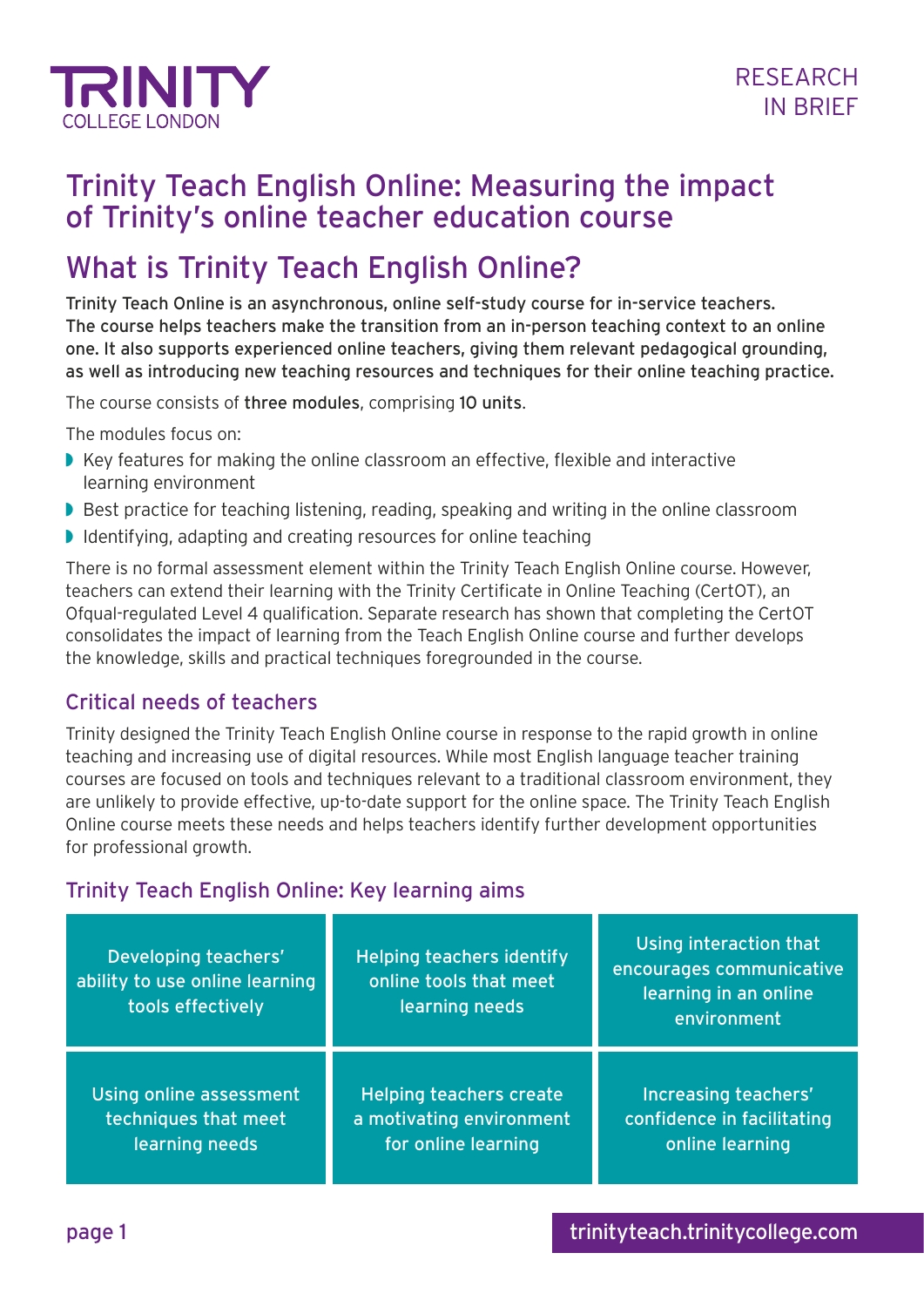#### Who the course is for

Trinity Teach English Online has been developed in collaboration with pedagogical experts in online learning. The 30-hour course has been designed to support teachers with English as a first or as an additional language, with course content accessible to those with a CEFR B2 level of English. Those with a B1 level will still benefit from the course, although it may take longer to progress through the self-study material.

#### Measuring the impact of the Trinity Teach English Online course

In 2020 and 2021, Trinity undertook research to explore the impact of the Trinity Teach English Online course. The aim was to establish how much the course had increased teachers' confidence in managing the online learning environment; their confidence in teaching online; and their attitude to teaching online. A further aim was to identify how far these effects had been sustained over time.

## How Trinity did the research

Surveys were sent to a pilot cohort of teachers before they started the Trinity Teach English Online course. The survey asked questions relating to teachers' confidence in planning lessons, selecting content for an online environment, and their confidence in being able to meet learning needs. They were then asked these same questions again after they had completed the course. Five months later, participants were sent a follow-up questionnaire, in which teachers reported on changes to their teaching as a result of having taken the course. A total of 35 teachers from the initial cohort sent in responses.

## What Trinity learned

The course was very well received by participants. Teachers responses indicated that the course had a decisive impact on both their planning and confidence levels in delivering learning in an online environment.

Comments from participants further suggest that course impact was sustained and strengthened over the five months after teachers had completed the course.

#### Fostering a communicative learning space

For a communicative-based approach to language learning, it is crucial that language is used meaningfully in the classroom, and this can be facilitated by encouraging different interactions within the classroom (eg learner-tolearner, learner-to-teacher). There is a perception that this is one of the hardest things to do in the digital space, where the grouping of learners and the setting of meaningful communicative tasks requires different skills and tools. Our study concluded that on completion of the Trinity Teach English Online course, teachers felt strongly supported in this fundamental area.

> *I've used some of the ideas and websites in my lessons and it really has made a great improvement…the Teach English Online course has made me aware that online teaching can be as productive and enjoyable as face-to-face teaching.*

> > *Teacher*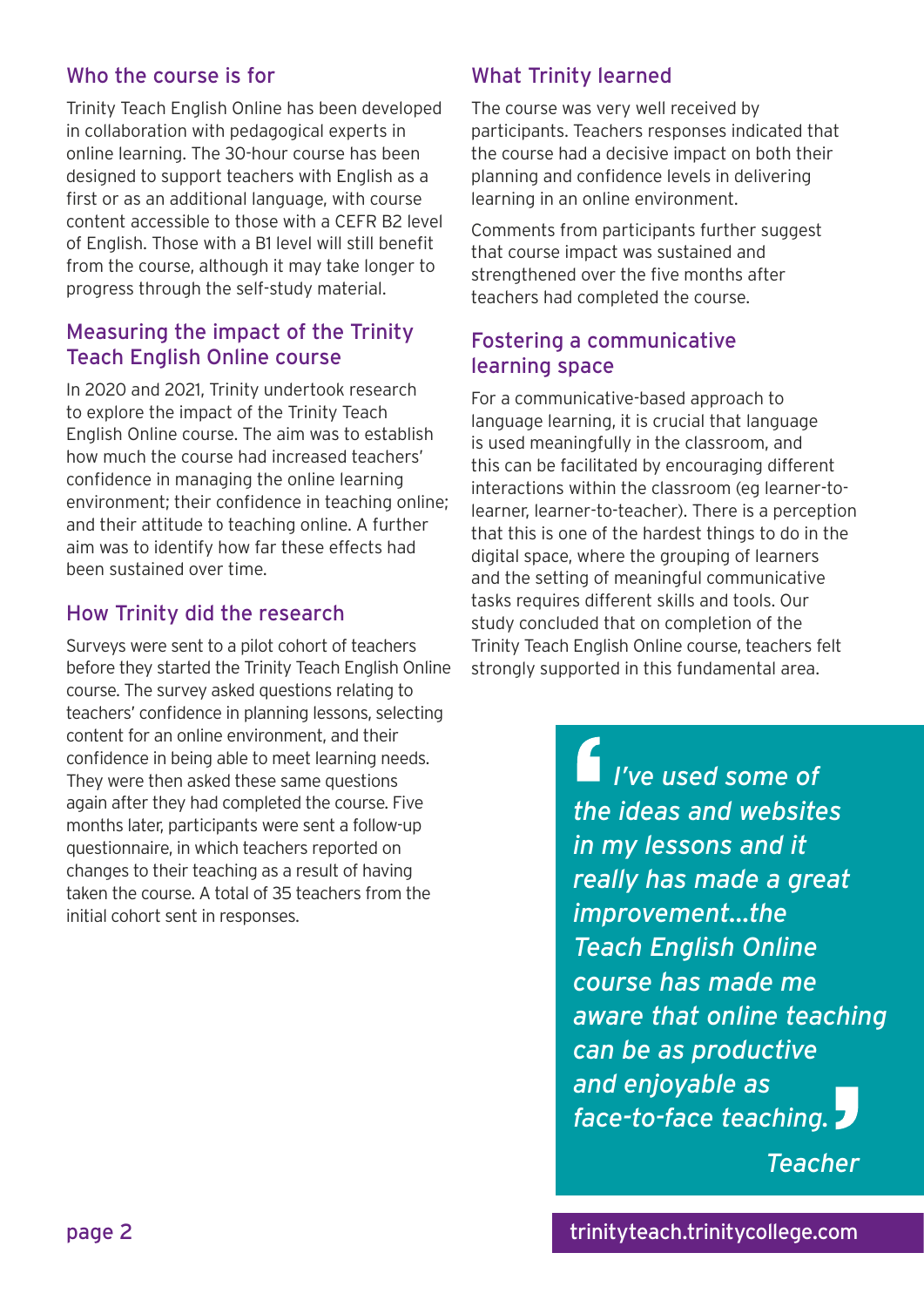#### Having completed the course:

- ◗ Teachers are now much more confident in using appropriate interaction patterns in their online lessons. Agreement increased from 50% to 95%.
- ◗ Teachers are now much more confident in identifying online learning tools and resources to meet individual learning needs in an online lesson. Agreement increased from 40% to 95%.
- ◗ And they are now much more confident in setting learning outcomes which are appropriate for an online lesson too: before the course 60% agreed with this statement, rising to 95% after completing the course.

100% of teachers reported that they were able to use interaction patterns effectively after the course, up from 60% prior to it.



## Responses also tell us that having completed the course:



course course Post-



Precourse course Post-

- **90%** of teachers can use online learning tools effectively — up from 60% before the course.
- 80% of teachers have confidence in using a variety of online learning  $tools - up from 35%$ before the course.



course course

**■ 90%** of teachers can use assessment techniques that meet learners' needs in an online lesson — up from 40% before the course.



Precourse course Post-

■ 90% of teachers have confidence in using teaching techniques which meet learning outcomes in an online lesson — up from 65% before the course.